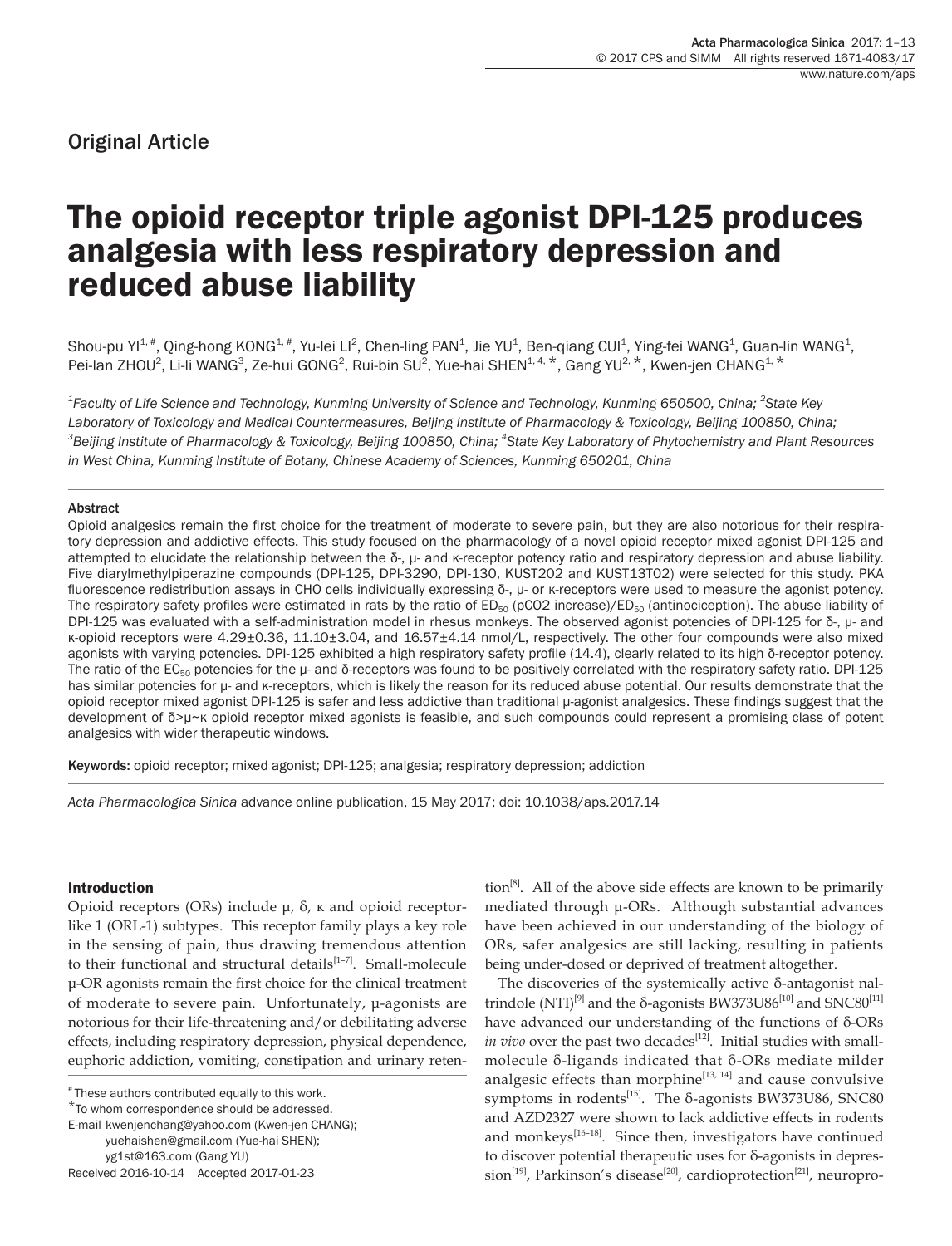tection<sup>[22]</sup> and overactive bladder<sup>[23]</sup>. Some of these indications are currently under clinical investigation.

Given that endogenous opioids, which have mixed receptor effects, do not exhibit the deleterious effects of μ-OR agonists, there have been numerous efforts since the 1990s to demonstrate the therapeutic implications of targeting δand μ-ORs simultaneously. One of these efforts attempted to activate both δ- and μ-ORs to reduce the side effects of opioid analgesics. O'Neill *et al*<sup>[24]</sup> reported antagonistic modulation between the δ-agonist BW373U86 and the μ-agonist fentanyl. When they are administered separately, BW373U86 causes convulsive effects and fentanyl causes muscle rigidity in mice, but their co-administration significantly reduced these side effects. Su *et al*<sup>[25]</sup> further reported that δ-OR ligands reversed the life-threatening respiratory depression induced by alfentanil without interfering with its analgesic activity. On the other hand, κ-agonists are known to induce dysphoria, aversion and other effects<sup>[26]</sup> that are often opposite to the euphoric effects of μ-agonists<sup>[27, 28]</sup>. κ-Agonists have been shown to counteract reward behavior in conditioned place preference tests<sup>[29]</sup>, inhibit the dopamine release in the nucleus accumbens induced by heroin self-administration<sup>[30]</sup>, and decrease the rate of fentanyl self-administration<sup>[31]</sup>.

These results sparked intense efforts in the drug discovery community to develop analgesic mixed agonists. Mixed μ-agonist/κ-agonist compounds have been reported to have less abuse liability<sup>[32, 33]</sup>. Our contribution in these efforts was the discovery of an analgesic diarylmethylpiperazine mixed δ-agonist/ $\mu$ -agonist, DPI-3290<sup>[34-36]</sup> (Figure 1). DPI-3290 demonstrated reduced respiratory depression compared with morphine, suggesting that a mixed δ-agonist/μ-agonist could be a safer clinical choice than currently available options.

Following this work, we carried out in-depth structureactivity relationship (SAR) studies on DPI-3290 analogs and discovered another diarylmethylpiperazine compound, DPI-125 (Figure 1), with a similarly high respiratory safety profile. Our results indicated that the κ-OR activity of these compounds also played an important role in their *in vivo* effect profiles. These compounds are in fact δ-, μ- and κ-OR mixed agonists, a class combining both δ-agonist/μ-agonist and μ-agonist/κ-agonist effects.

Herein, we report our findings on the pharmacology of diarylmethylpiperazine δ-, μ- and κ-OR mixed agonists. Five compounds, DPI-125<sup>[36, 37]</sup>, DPI-3290, DPI-130<sup>[36, 38]</sup>, KUST202<sup>[38]</sup> and KUST13T02, were selected for this study (Figure 1). These compounds demonstrate various levels of mixed δ-, μ-, κ-OR activities. Compounds with higher δ-OR potency than µ-OR potency were safer in terms of their propensity to cause respiratory depression, while compounds with relatively high and balanced μ- and κ-OR activity levels exhibited lower addiction liability. Our results demonstrate that DPI-125 is safer than classical μ-agonists in terms of both respiratory depression and addictive effects and suggest that δ-, μ-, κ-OR mixed agonists may represent a promising avenue to effective analgesia with reduced respiratory depression and abuse potential.



Figure 1. Diarylmethylpiperazine opioid receptor mixed agonists used in this study.

## Materials and methods

## Animals

Male albino Wistar Hannover rats (Harlan, Madison, WI, USA) weighing 200 to 300 g were maintained on a 12-h light/ dark cycle (lights on between 7:00 AM and 7:00 PM) and allowed access to food and water *ad libitum*. A self-administration model in alfentanil-trained and alfentanil-maintained adult male rhesus monkeys<sup>[39-41]</sup> was used to evaluate the reinforcing effects of DPI-125 in Prof James H Woods' laboratory at the University of Michigan; these experiments were organized through the Drug Evaluation Committee of the National Institute on Drug Abuse (NIDA) College on the Problems of Drug Dependence (CPDD) (see supplementary information). All experimental procedures were conducted in accordance with guidelines for the use of experimental animals and were approved by the local ethics committee and the Institutional Review Committee on Animal Care and Use.

#### Cell lines

Recombinant CHO-K1 cells stably expressing human µ-OR and the catalytic domain of human Protein Kinase A (PKAcat) fused to the N-terminus of enhanced green fluorescent protein (eGFP), known as CHO-PKAcat-eGFP/μ-OR cells, were purchased from ThermoFisher (Waltham, MA, USA). PKA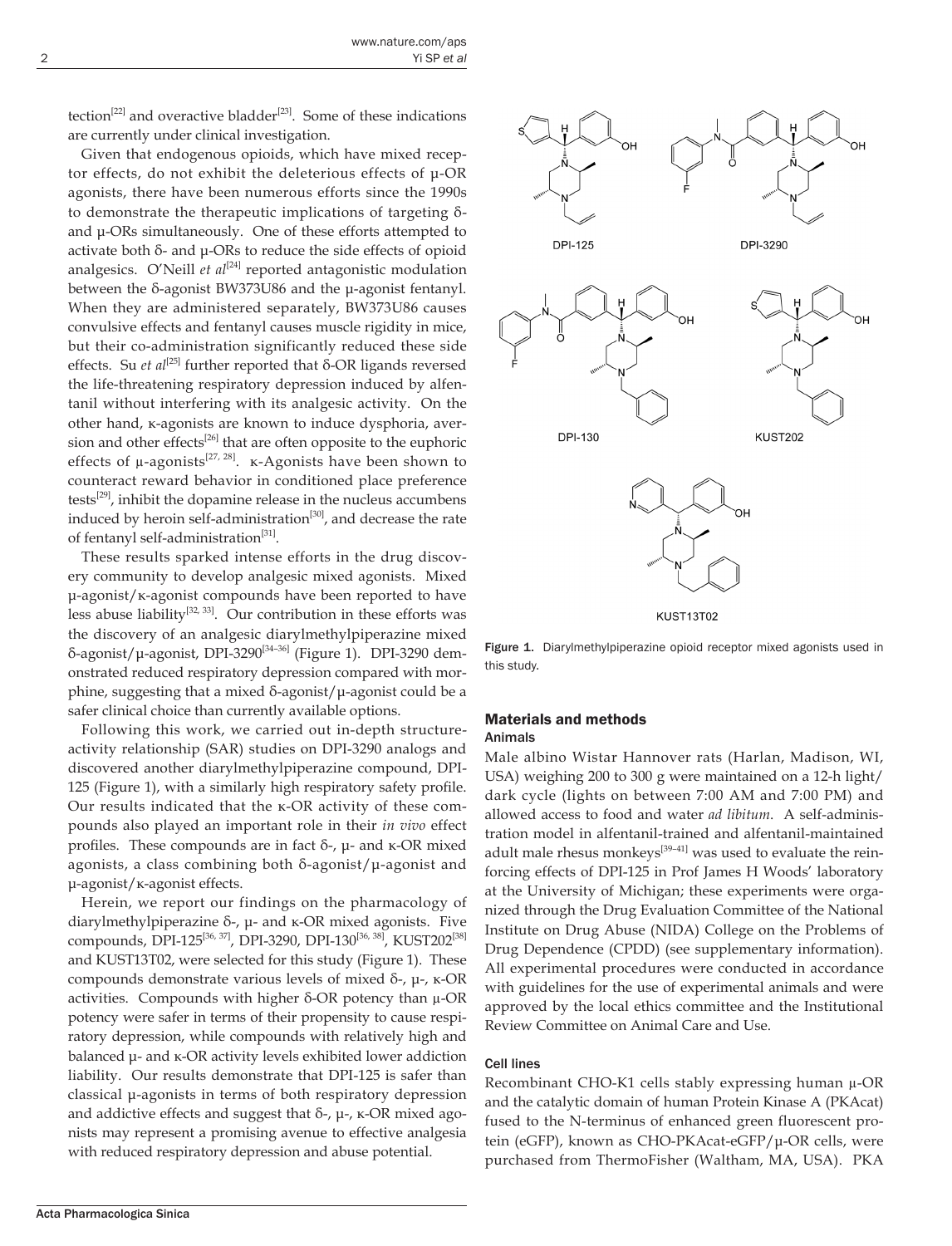$G_s$ - or  $G_{i/o}$ -coupled GPCR redistribution cell lines, consisting of CHO-K1 cells stably expressing PKAcat fused to the N-terminus of eGFP (CHO-PKAcat-eGFP) (ThermoFisher, Waltham, MA, USA) and stably transfected with human κ-OR (named CHO-PKAcat-eGFP/κ-OR) or δ-OR (named CHO-PKAcat-eGFP/δ-OR), have previously been established at the Beijing Institute of Pharmacology and Toxicology. Standard methods were used to generate plasmid DNA. Briefly, fulllength cDNAs for the wild-type human δ- and κ-opioid receptors were subcloned individually into pcDNA3.1+ plasmids (Invitrogen, Carlsbad, CA, USA) at the *Bam*HI (5') and *EcoR*I (3') sites (δ-OR) or at the *Kpn* I (5') and *Xho* I (3') sites (κ-OR). Cells were transfected using the reagent Lipofectamine 2000 (Invitrogen, Carlsbad, CA, USA) as described in the reagent supplier's user manual. These three cell lines were used for PKA redistribution assays; they were cultured at 37°C in F12 medium supplemented with 10% fetal bovine serum and 200 µg/mL geneticin (G418) in a humidified atmosphere of 95% air and  $5\%$  CO<sub>2</sub>.

## **Materials**

[ ${}^{3}$ H]DPDPE, [ ${}^{3}$ H]DAMGO, and [ ${}^{3}$ H]U69593 were purchased from PerkinElmer Life Sciences (Boston, MA, USA). Morphine, fentanyl, naloxone, U69593, U50488, DAMGO, SNC80 and other chemical reagents were purchased from Sigma-Aldrich (St Louis, MO, USA). All diarylmethylpiperazine mixed OR agonists except KUST13T02 were synthesized according to previously reported methods.

For *in vitro* experiments, samples of each test compound were dissolved in DMSO to a concentration of 1 mmol/L and then diluted to the required concentrations with F12 medium or buffer solution. The highest concentration of the solutions was 10 μmol/L, corresponding to DMSO concentrations of 1% or less. For *in vivo* experiments, solutions of the test compounds were prepared by dissolving samples in a minimum amount of ethanol, converting the compounds to hydrochlorides by adding a molar equivalent of concentrated hydrochloric acid, completely drying the solutions under nitrogen flow, and dissolving the solid residues in sterilized 5% dextrose solution. All compound solutions were prepared freshly before use.

#### Synthesis of KUST13T02

In an oven-dried flask, nicotinaldehyde (**1**, Figure 2, 1.07 g, 10.0 mmol), (2*R*,5*S*)-2,5-dimethyl-1-phenethylpiperazine (**2**, 2.18 g, 10.0 mmol), benzotriazole (BtH, 1.19 g, 10.0 mmol) and toluene (120 mL) were combined. The mixture was stirred under reflux, and the water generated in the reaction was collected by a Dean-Stark trap. After 3 h, the solvent was removed under reduced pressure. The residue was redissolved in anhydrous THF under nitrogen and added to a freshly prepared solution of {3-[(*tert*-butyldimethylsilyl)oxy] phenyl}magnesium bromide (**3**, 20.0 mmol) in THF at room temperature. After stirring at room temperature for 5 h, the reaction was quenched by adding a saturated aqueous solution of ammonium chloride. THF was removed under reduced pressure. Ethyl acetate was added, and the mixture was filtered. The organic layer was washed with brine, dried over anhydrous magnesium sulfate, and concentrated. The crude product was purified by flash column chromatography (silica gel, ethyl acetate) to obtain a TBS-protected intermediate (**4**), which was then dissolved in THF and treated with tetrabutylammonium fluoride (TBAF, 1 mol/L in THF). The mixture was concentrated and the residue was partitioned between ethyl acetate and water. The organic layer was separated, dried over anhydrous magnesium sulfate, and concentrated. The crude product was purified by flash column chromatography (silica gel, ethyl acetate) to obtain KUST13T02 as a white powder (18% yield for two steps).  $\mathrm{^{1}H}$  NMR (400 MHz, CDCl3): δ 8.55 (s, 1H), 8.35–8.31 (m, 1H), 7.76 (d, *J*=8.0 Hz, 1H), 7.18–7.01 (m, 8H), 6.68–6.64 (m, 1H), 6.55–6.50 (m, 1H), 5.09 (bs, 1H), 2.89–2.74 (m, 2H), 2.73–2.58 (m, 3H), 2.56–2.47 (m, 2H), 2.42 (d, *J*=10.5 Hz, 1H), 2.26 (dd, *J*=10.5, 9.5 Hz, 1H), 1.87 (dd, *J*=10.5, 9.5 Hz, 1H), 1.05 (d, *J*=6.0 Hz, 3H), 0.89 (d, *J*=6.0 Hz, 3H). <sup>13</sup>C NMR (101 MHz, CDCl<sub>3</sub>):  $\delta$  157.58, 149.07, 146.76, 140.12, 138.83, 136.81, 129.43, 128.73, 128.52, 126.16, 123.45, 121.02, 117.14, 115.30, 77.45, 63.56, 55.38, 55.24, 53.21, 51.76, 31.60, 28.54, 16.02. HRMS (ESI) calcd. for  $C_{26}H_{32}N_3O^+$  [M+H]<sup>+</sup> 402.2545; found 402.2541.

#### Membrane preparation for radio-ligand binding

Membrane preparation was performed as previously described<sup>[10]</sup>. The brains of male albino Wistar Hannover rats were rinsed with ice-cold 50 mmol/L Tris-HCl buffer (pH 7.4, 25°C) containing the following protease inhibitors: 50 μg/mL soybean trypsin inhibitor, 0.1 mmol/L phenylmethylsulfonyl fluoride (PMSF), 1 mmol/L EDTA, 10 μg/mL leupeptin, 200 μg/mL bacitracin, and 0.5 μg/mL aprotinin. Brains were minced with scissors and homogenized in 10 volumes/g wet weight of ice-cold 50 mmol/L Tris-HCl buffer containing pro-



Figure 2. Synthesis of diarylmethylpiperazine opioid receptor agonist KUST13T02.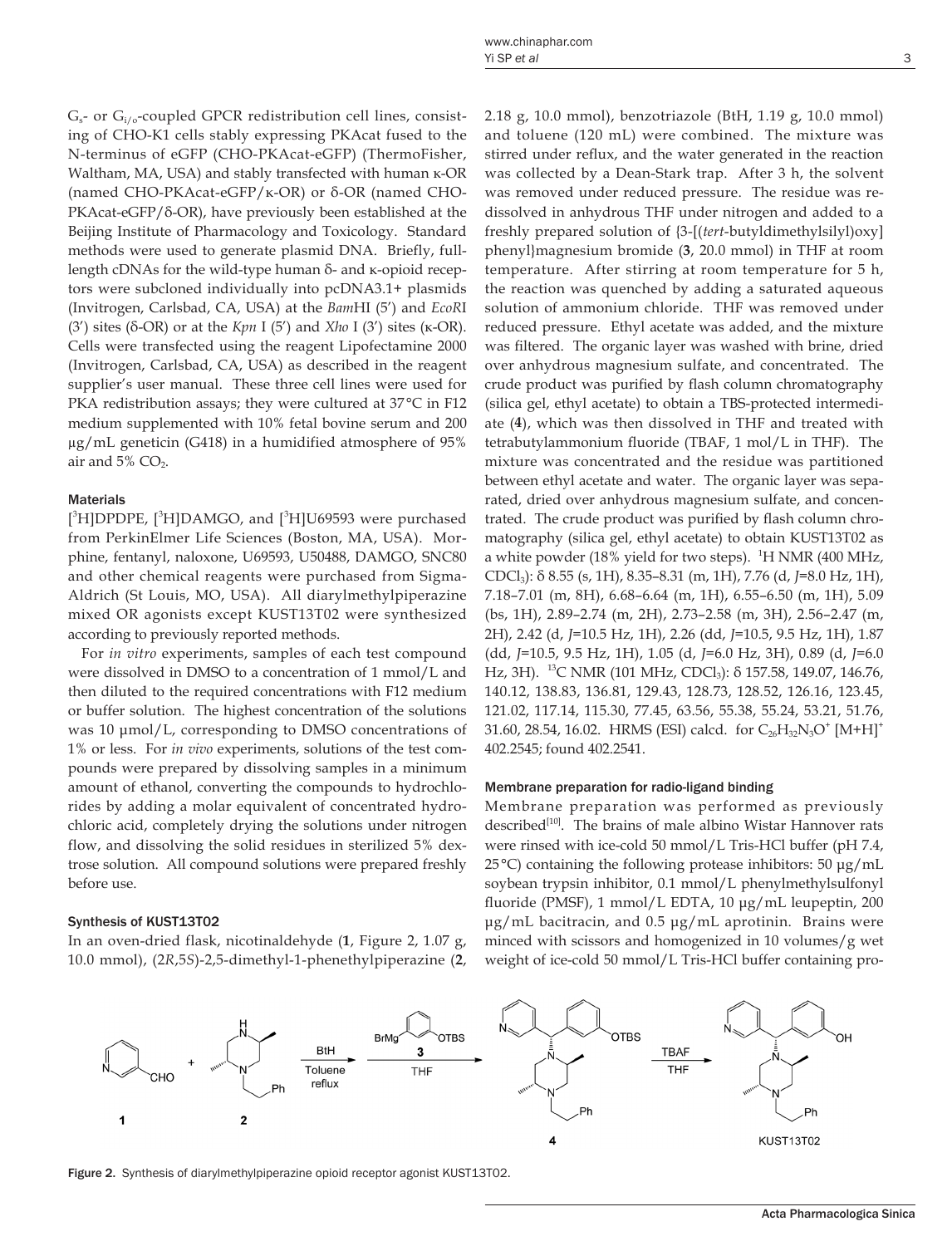tease inhibitors, and then centrifuged at 6000×*g* for 15 min at 4 °C. The resulting supernatant was centrifuged at 41 000×*g* for 30 min, and the membrane pellets were re-suspended in 10 volumes/g wet weight of 10 mmol/L Tris-sucrose buffer and sonicated with a Polytron tissue grinder (10 s, low speed). The homogenate was centrifuged again for 30 min at 41 000×*g* and 4 °C. The resulting membrane pellet was re-suspended in 50 mmol/L Tris buffer with protease inhibitors to a final protein concentration that ranged from 40 to 50 μg/mL. These membrane fractions were frozen under liquid  $N_2$  and stored at -80 °C before use in radio-ligand binding studies. Protein determination was performed as previously described<sup>[42]</sup>.

## Radio-ligand receptor binding

Membrane fractions were incubated with  $[$ <sup>3</sup>H]DPDPE (0.1 nmol/L, 50.6 Ci/mmol), [<sup>3</sup> H]DAMGO (0.1 nmol/L, 50.0 Ci/mmol), or  $[{}^{3}H]U69593$  (0.1 nmol/L, 41.4 Ci/mmol) for binding to  $δ$ -,  $μ$ -, or  $κ$ -ORs, respectively. Samples were incubated for 90 min at 25 °C in a total volume of 2.0 mL 10  $mmol/L$  Tris-HCl buffer containing 5 mmol/L MgCl<sub>2</sub> and protease inhibitors, with 15–20 μg of protein per tube. The reaction was terminated by rapid filtration through GF/C glass fiber filters (Whatman, Maidstone, UK) using a cell harvester (model M-48R; Brandel Inc, Gaithersburg, MD, USA), followed by two 5-mL rinses with ice-cold 50 mmol/L Tris-HCl buffer. Specific binding was defined as displacement of the radio-ligand by 1.0 μmol/L naloxone. Filters were counted by liquid scintillation spectrometry at an efficiency of 40% to 45%, as determined by external standards. The half-maximal inhibitory concentrations  $(IC_{50})$  were obtained from the competition curves of the radio-ligand receptor binding assays. The apparent binding affinities (*K*i) were calculated using the Cheng and Prusoff equation $[43]$ .

#### Opioid receptor-mediated PKAcat-eGFP redistribution assays

Cells were inoculated into 96-well plates (approximately 10000 cells/well) and cultured as described above. After 24 h, the cells were incubated for 15 min in 200 μL F12 medium, F12 medium containing 10 μmol/L forskolin, or F12 medium containing varying concentrations of the test compounds in the presence of 10 μmol/L forskolin. Cells were then fixed with 200 μL/well 4% formaldehyde for 20 min, followed by three 200-μL rinses with PBS. Finally, 100 μL PBS containing 1 μmol/L Hoechst33342 was added for nuclear staining. Cytoplasmic fluorescence spot formation was measured using the IN Cell Analyzer 2000 Cellular Imaging and Analysis System (GE, Fairfield, CT, USA). Activity (%) was calculated relative to the positive (forskolin only) and negative (F12 medium) controls. The concentration-response data were fitted to sigmoidal curves to determine the 50% effective concentration

Formula: activity (%)=  $\frac{\text{Drug(I-BI)} \times \text{TA-Positive (I-BI)} \times \text{TA}}{\text{Negative (I-BI)} \times \text{TA-Positive (I-BI)} \times \text{TA}}$ 

 $(EC_{50})$  values and the maximal effects  $(E_{\text{max}})$ .

I: Intensity; BI: Background intensity; TA: Total Area Selective standard agonists (SNC80 for δ-OR, DAMGO for

µ-OR and (±)U50488 for κ-OR) were used to normalize the *E*max and  $EC_{50}$  values for all test compounds for each receptor type. The  $E_{\text{max}}$  values obtained for SNC80, DAMGO and (±)U50488 were set at 100% for their respective receptors. These values were then used to reconstruct and normalize the concentration-response curves and to obtain the  $EC_{50}$  values for all test compounds and the  $E_{\text{max}}$  values for the five mixed opioid analogs.

#### Blood gas and antinociceptive studies

Male albino Wistar Hannover rats weighing 200 to 300 g were anesthetized with 2% isoflurane in a 30%  $O_2$  and 70% N<sub>2</sub>O vehicle. The femoral artery and external jugular vein were cannulated with silastic tubing. Anesthetic gases were then discontinued, and the rats were allowed to recover in a plastic restrainer for 60 min before administration of the test compounds. Arterial blood gasses and antinociceptive responses were measured simultaneously.

Blood gas measurements were conducted as previously described<sup>[35]</sup>. Briefly, every five minutes after intravenous administration of a test compound, 0.15 mL arterial blood was drawn into a syringe with heparin. The syringe was capped, and the blood was analyzed immediately (Ph/Gas analyzer Synthesis 25 model; Instrumentation Laboratory, Lexington, MA, USA). The  $ED_{50}$  pCO<sub>2</sub> was defined as the dose of a compound that produced a 50% increase in the plasma  $pCO<sub>2</sub>$  level.

Analgesic effects were measured soon after blood was drawn, using a modified Haffner's tail-pinch protocol with a fixed pressure developed by Takagi et al<sup>[44]</sup>. Briefly, straight Blalock artery clamps (7 cm long, branches 2.7 cm long) producing approximately 1100 grams of pressure at the center point of the branches (0.8 cm from the tip, pressure measured by a spring scale) were used for this test. The test was performed with the rat in a plastic cage. A clamp was placed on the tail (1 inch from the tip) and was left in place until an escape response occurred (*ie*, tail-flick, clamp-biting or vocalization) or for a maximum time of 20 s. The escape response time was recorded using a stopwatch. The basal response time for each rat was determined to be approximately 2 s. Rats with unusual response times were excluded from the experiment. To evaluate analgesic effects, the response time for each individual rat was measured and recorded before and after the injection (iv) of the test compounds. The potency of compounds was determined based on the recorded response times after compound administration, rather than the partial analgesia (response time 2 to 6 s) and complete analgesia (response time  $\geq 6$  s) classification adopted by Takagi *et al*<sup>[44]</sup>. The latency of the escape response was calculated and converted into a percent maximal possible effect score, as described below. The determination of dose-response relationships and statistical analyses were performed using the Prism program.

Maximum percent effect (MPE%)=(response time after compound administration–basal response time)/(maximum time– basal response time)×100%. (Maximum time=20 s)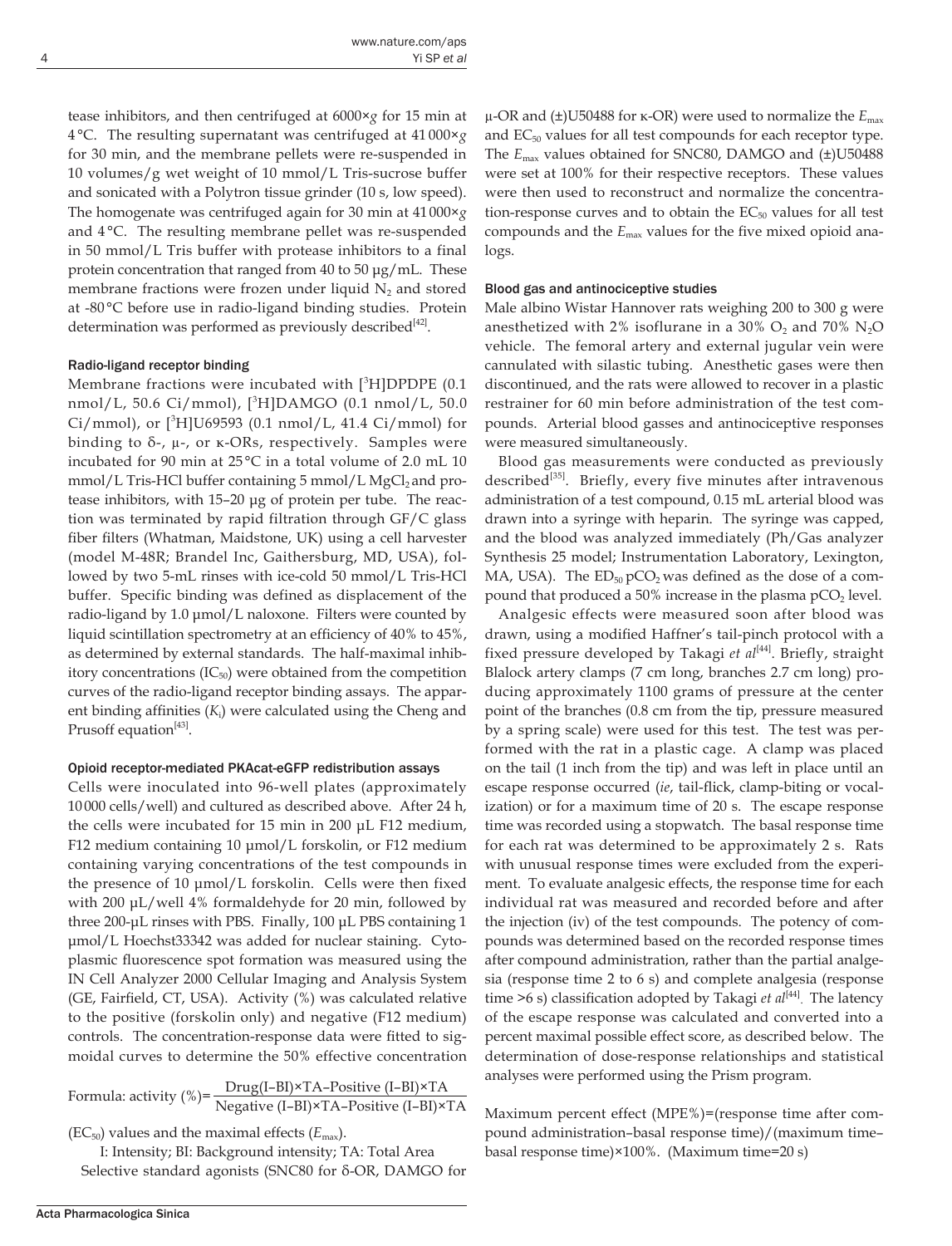The analgesic  $ED_{50}$  values of morphine and fentanyl were determined by this protocol in our previous work<sup>[34, 35]</sup> and found to be similar to their known antinociceptive potency in rats, thus confirming the validity of the protocol.

## Data analysis and statistics

Pharmacological data *in vivo* were analyzed by linear regression of the linear portion of the dose-response curves, and the competition receptor binding data and concentration-response data in PKAcat-eGFP redistribution assays were fitted by nonlinear regression analysis. Correlations of *in vivo* effects (ED<sub>50</sub>) for antinociception and respiratory depression) with measures of receptor activity ( $EC_{50}$  for potency and  $K_i$  for binding affinity) were also analyzed by linear regression. Data were analyzed using the computer program Prism (GraphPad Software Inc, San Diego, CA, USA). All data in this study except ratio values are expressed as the mean±SEM.

#### Results

## Binding affinity of opioid receptor triple agonists to opioid receptor subtypes

Following our reports that outlined the synthesis and pharmacology of the first nonpeptidic δ-OR agonist BW373U86[10, 13–16, 45], DPI-125, DPI-3290, DPI-130, KUST202 and KUST13T02 were identified in a structure-activity relationship study and subjected to further pharmacological testing. The binding affinities  $(K<sub>i</sub>$  values) of these compounds are summarized in Table 1. Similar to our previous results $[34, 35]$ , these compounds exhibited mixed δ-, µ- and κ-OR ligand activities. Although there were slight differences among the different OR types, all compounds showed high affinities for  $\delta$ -,  $\mu$ -, and κ-ORs, with *K*i values of approximately 1 nmol/L. The only exceptions were DPI-130, which had a far lower affinity for κ-ORs (*K*i 21.8 nmol/L), and KUST13T02, which had a higher affinity for  $\mu$ -ORs ( $K_i$  0.26 nmol/L) and lower affinity for δ-ORs (*K*i 16.5 nmol/L).

|  | Table 1. Binding affinities for opioid receptor subtypes <sup>a, b</sup> . |  |  |  |
|--|----------------------------------------------------------------------------|--|--|--|
|--|----------------------------------------------------------------------------|--|--|--|

|                     |               | Receptor binding $K_i$ (nmol/L) |                 |
|---------------------|---------------|---------------------------------|-----------------|
| Compound            | $\delta$ -OR  | $\mu$ -OR                       | K-OR            |
| DPI-125             | $0.97 + 0.30$ | $0.36 + 0.10$                   | $1.36 + 0.39$   |
| DPI-3290[34]        | $0.18 + 0.02$ | $0.46 \pm 0.05$                 | $0.62 \pm 0.09$ |
| DPI-130             | $0.40 + 0.24$ | $1.58 + 0.63$                   | $21.8 + 4.6$    |
| KUST <sub>202</sub> | $1.86 + 0.39$ | $2.97 + 0.30$                   | $1.81 + 0.25$   |
| <b>KUST13T02</b>    | $16.5 + 0.51$ | $0.26 \pm 0.05$                 | $1.89 + 0.31$   |

a Radio-labeled standard OR agonists: [<sup>3</sup>H]DPDPE (δ-OR), [<sup>3</sup>H]DAMGO (μ-OR), or [<sup>3</sup>H]U69593 (κ-OR). <sup>b</sup> Data represent mean±SEM from 3-4 separate experiments.

## Development of PKAcat-eGFP redistribution assay for OR activation

ORs belong to the family of G-protein-coupled receptors (GPCRs)[46–48]. Upon the activation of ORs by opioids, GTP

binds to pre-coupled Gα protein and cause the dissociation of the activated GTP-Gα and Gβγ subunits. These subunits then proceed to activate voltage-dependent  $K^*$  channels and inactivate  $Ca^{++}$  channels, thus reducing membrane excitability, and reducing cyclic adenosine monophosphate (cAMP) levels by adenylyl cyclase inhibition. The activity of protein kinase A (PKA) is dependent upon intracellular cAMP levels. Using a previously described protocol $[49-51]$ , we used GFP-tagged catalytic subunits (PKAcat-eGFP) to monitor PKA activity as a measure of opioid receptor activation. In the resting inactive state, PKAcat-eGFP forms aggregates inside the cells. Upon activation by increased levels of cAMP, the eGFP-tagged catalytic subunit dissociates from PKA and disperses uniformly throughout the cytoplasm. This redistribution transition can be monitored under fluorescence microscopy and quantified to measure the activity of GPCR-coupled  $G_s$  upon activation. Forskolin activates adenylyl cyclase directly to increase cAMP levels and disperse the aggregated fluorescent subunits. The activation of ORs leads to the inhibition of adenylyl cyclase and a decrease in cAMP levels and can therefore be measured by the reappearance of aggregate spots in the presence of forskolin.

## Potency of OR triple agonists in the PKAcat-eGFP redistribution assay

PKA is a ubiquitous serine/threonine protein kinase and a major mediator of intracellular cAMP signaling in eukaryotes whose activity is dependent on cellular levels of cAMP. When cytosolic cAMP level increases, two cAMP molecules bind to each PKA regulatory subunit of the  $R_2C_2$  complex, the regulatory subunits dissociate from the catalytic subunits, and the free catalytic subunits are activated. In this assay, human δ-, µ- and κ-ORs were stably transfected into a GPCR reporter assay cell line for  $G_s$ - or  $G_i$ <sub>/0</sub>-coupled receptors that stably expresses the catalytic domain of human PKA (PKAcat) fused to eGFP. Binding of opioid agonists to these ORs causes the activation of the  $G_i$ <sub>/0</sub> complex in intact cells, leading to the inhibition of adenylyl cyclase, a decrease in the formation of cAMP from ATP, and the reassociation of the PKA regulatory and catalytic subunits. This in turn leads to the aggregation of PKAcat-eGFP in cytoplasmic foci. In contrast, cells stimulated with forskolin generate high levels of cAMP, resulting in a diffuse distribution of PKAcat-eGFP in the cytoplasm. The redistribution of PKAcat-eGFP reflects changes in cytoplasmic cAMP concentrations in response to regulation by opioid receptors. This assay is conducted in intact cells rather than prepared membranes and may therefore provide results that are more germane to *in vivo* conditions.

Due to the heterogeneous distribution of ORs in the brain, comparison with standard agonists of each receptor type to correct for variation is a validated common practice for *in vivo* pharmacological studies. For *in vitro* studies on transfected cells, since the observed activity of an agonist can vary depending upon the receptor density on the cell surface, the use of standard agonists is also essential in assessing potency in different cell lines. The standard full agonists SNC80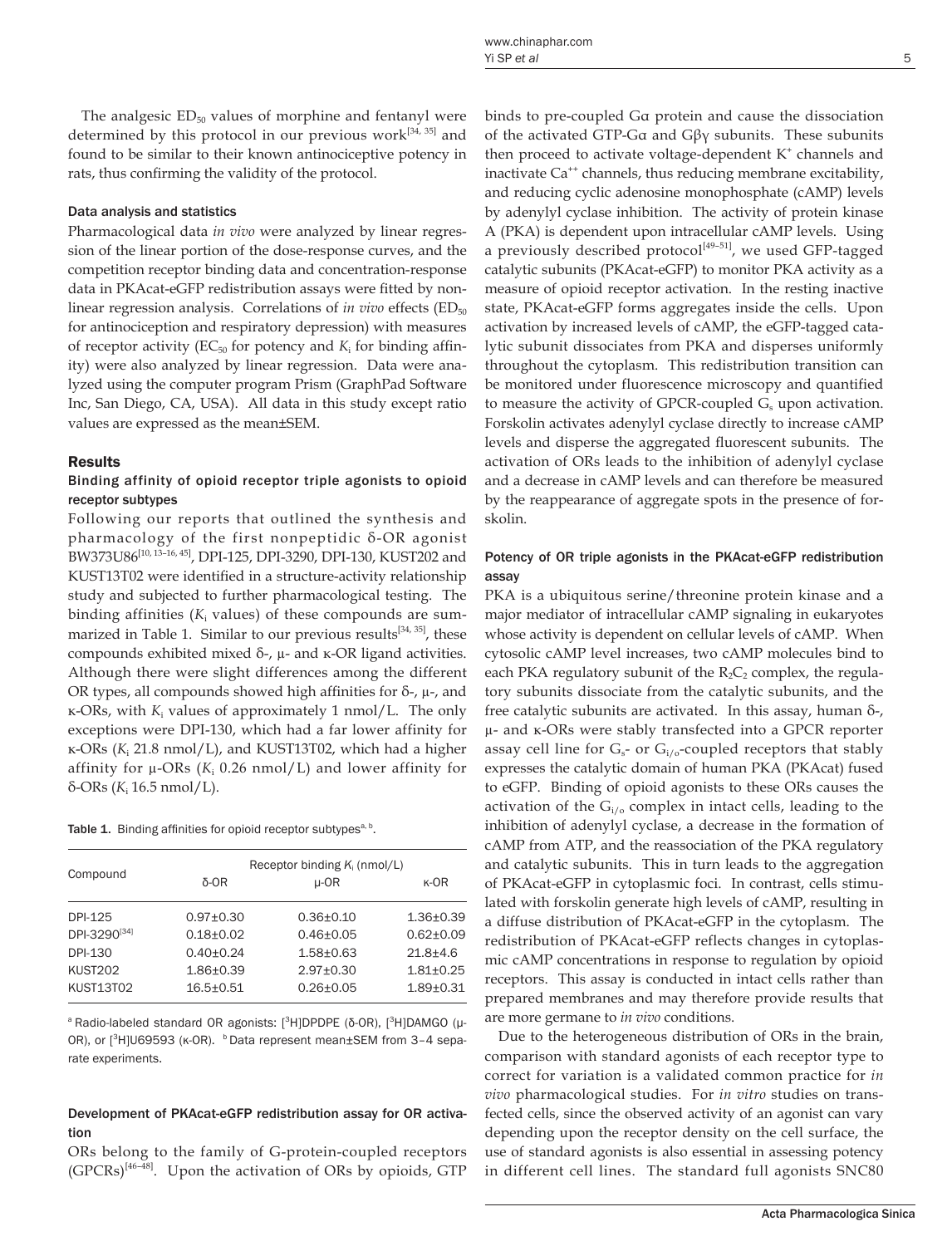(δ-OR), DAMGO (µ-OR), and (±)U50488 (κ-OR) increased the aggregation of PKAcat-eGFP in a concentration-dependent manner. The  $EC_{50}$  values and maximal effects  $(E_{\text{max}})$ , as shown in Figure 3 and Table 2, are consistent with values reported

previously with GTP $\gamma$ <sup>[35</sup>S] binding assays<sup>[52]</sup>. The EC<sub>50</sub> values are 6.30, 30.80 and 5.88 nmol/L for SNC80, DAMGO and (±) U50488, respectively (Table 2).

In general, most of our compounds showed high potency



Figure 3. Concentration-dependent activities of PKA redistribution assay. ●: CHO-PKAcat-eGFP/δ-OR cell; ▲: CHO-PKAcateGFP/μ-OR cell; ▽: CHO-PKAcat-eGFP/κ-OR cell. (A)OR type selective full agonists; (B)DPI-125; (C) DPI-3290; (D) DPI-130; (E) KUST202; (F) KUST13T02. Concentrationresponse curves for all compounds were normalized after setting  $E_{\text{max}}$  for the standard agonists SNC80, DAMGO and (±)U50488 as 100% at their respective receptors. Each value represents the mean±SEM from at least three independent experiments performed in quadruplicate. The EC<sub>50</sub> and *E*<sub>max</sub> values were shown in Table 2.

|  |  |  |  |  | Table 2. Receptor agonist potencies in PKA redistribution assay <sup>a, b, c, d</sup> . |  |  |
|--|--|--|--|--|-----------------------------------------------------------------------------------------|--|--|
|--|--|--|--|--|-----------------------------------------------------------------------------------------|--|--|

| Compound            | $\delta$ -OR       |                      |                              | $\mu$ -OR            | K-OR                           |                      |
|---------------------|--------------------|----------------------|------------------------------|----------------------|--------------------------------|----------------------|
|                     | $EC_{50}$ (nmol/L) | $E_{\text{max}}$ (%) | $EC_{50}$ (nmol/L)           | $E_{\text{max}}$ (%) | $EC_{50}$ (nmol/L)             | $E_{\text{max}}$ (%) |
| SNC80               | $6.30 + 0.45$      | 100.00+3.80          |                              |                      |                                |                      |
| <b>DAMGO</b>        |                    |                      | $30.80 + 2.53$               | 100.00+3.67          |                                |                      |
| $(\pm)$ U50488      |                    |                      |                              |                      | $5.88 \pm 1.57$                | $100.00 + 2.34$      |
| DPI-125             | $4.29 + 0.36$      | 108.60+6.51          | $11.10 + 3.04$               | $115+6.02$           | $16.57 \pm 4.14$ <sup>*</sup>  | 99.40+8.89           |
| DPI-3290            | $5.48 + 0.85$      | 81.52+3.55           | $16.27 + 2.23$ <sup>*</sup>  | 83.00+4.68           | $13.29 + 1.93$ <sup>*</sup>    | $127.1 + 3.98$       |
| DPI-130             | $2.40 + 0.11$      | $99.24 + 7.62$       | $17.14 + 2.39$ <sup>**</sup> | 124.00+17.17         | 92.58±8.75**##                 | 122.00+1.46          |
| KUST <sub>202</sub> | 55.88+1.76         | 97.53+4.21           | 127.00+39.35                 | 86.06+7.11           | $37.29 \pm 4.65$ <sup>*#</sup> | $104.8 + 8.31$       |
| KUST13T02           | $20.64 + 5.44$     | 107.80+4.56          | $6.54 + 1.71$                | $102.3 + 1.05$       | $74.31 + 22.2$ <sup>**</sup>   | 114.00+8.97          |

<sup>a</sup> EC<sub>50</sub> and *E<sub>max</sub>* of tested compounds were derived from the curves in Figure 2 by using CHO-PKAcat-eGFP/δ-OR, CHO-PKAcat-eGFP/μ-OR, and CHO-PKAcat-eGFP/κ-OR cells. <sup>b</sup>Positive controls are the standard agonists: SNC80 for δ-OR, DAMGO for μ-OR, and (±)U50488 for κ-OR. <sup>c</sup> EC<sub>50</sub> and *E*<sub>max</sub> were estimated and normalized after setting  $E_{\text{max}}$  for the standard agonists as 100% for their corresponding receptor. <sup>d</sup> Data represent mean±SEM from at least three independent experiments performed in quadruplicate. Student's *t*-test was used. <sup>\*</sup>*P*<0.05, <sup>\*\*</sup>*P*<0.01 compared with EC<sub>50</sub> at δ-OR of the same compound. <sup>#</sup>P<0.05, <sup>##</sup>P<0.01 compared with EC<sub>50</sub> at µ-OR of the same compound.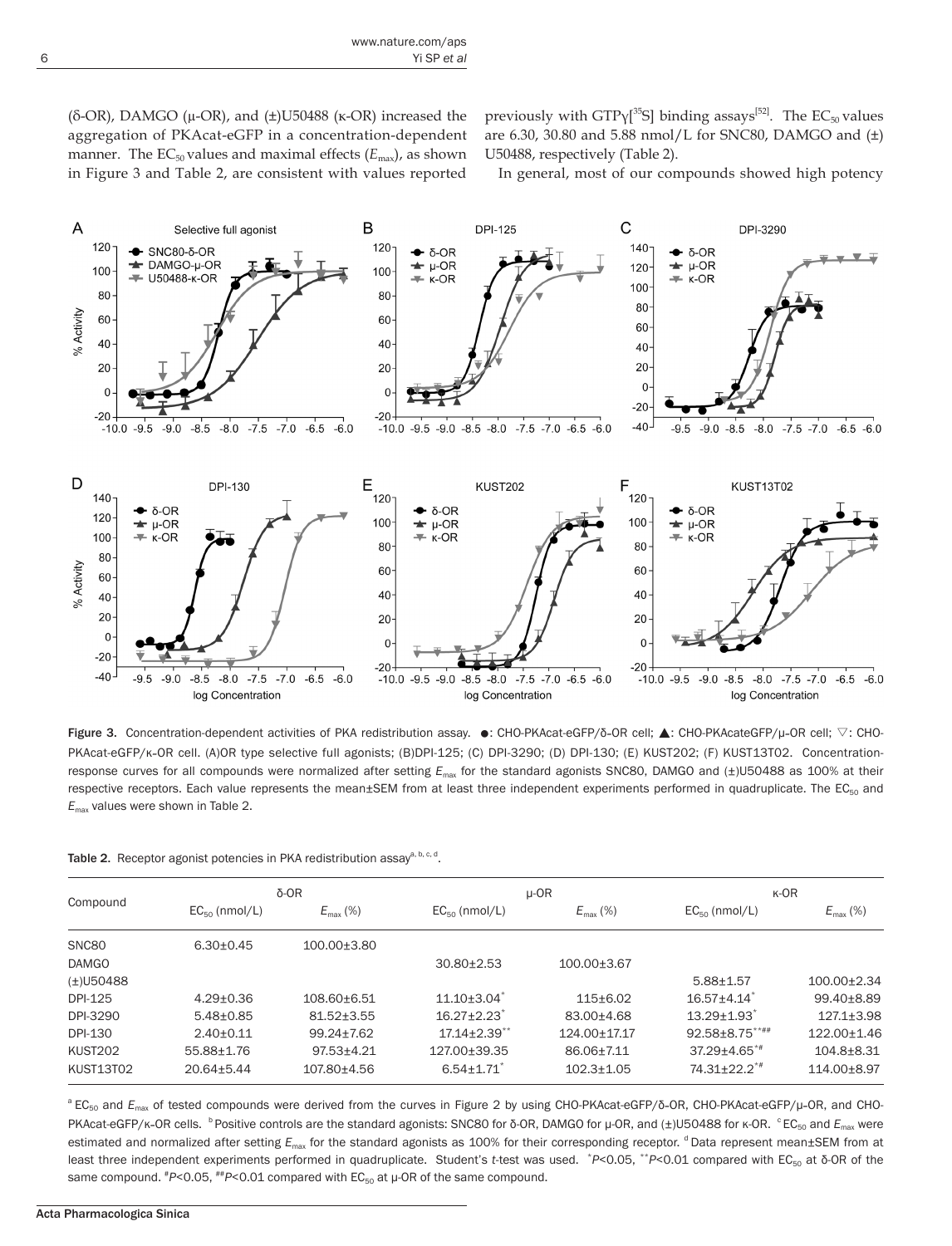for each receptor, and the  $E_{\text{max}}$  values before normalization were greater than 70% of that for the forskolin control. However, the  $EC_{50}$  values were significantly different. The activity of DPI-3290 was consistent with our previous results measuring OR-mediated inhibition of tension development in the vas deferens of mice<sup>[34]</sup>. The EC<sub>50</sub> values for DPI-3290 for  $\delta$ -, µ- and κ-opioid receptors were 5.48, 16.27, and 13.29 nmol/L, respectively (Figure 3C, Table 2); these are lower than or similar to values for the corresponding standard agonists. The EC<sub>50</sub> values for DPI-125 for δ-, μ- and κ-opioid receptors were 4.29, 11.10 and 16.57 nmol/L (Figure 3B, Table 2), respectively, similar to the activities of DPI-3290. Treatment with DPI-125 caused aggregation of PKAcat-eGFP in the redistribution assays for all three ORs. DPI-130 activities were lowest for κ-ORs, with EC<sub>50</sub> values of 2.40, 17.14 and 92.58 nmol/L for δ-, µ- and κ-opioid receptors, respectively (Figure 3D, Table 2).

The percent maximal responses induced by the compounds ranged from 80% to 130% (Table 2). The potency of a compound is proportional to its binding affinity and activation efficacy at a particular receptor and negatively related to the  $EC_{50}$  values of the agonist concentration-response curves from the PKA redistribution assay *(ie, lower*  $EC_{50}$  *values reflect* higher potency and *vice versa*). The potency of DPI-3290 was highest for δ-ORs ( $EC_{50}$  5.48±0.85 nmol/L), followed by κ-ORs  $(EC_{50} 13.29 \pm 1.93 \text{ nmol/L})$  and  $\mu$ -ORs  $(EC_{50} 16.27 \pm 2.23 \text{ nmol/L})$ (Figure 3C, Table 2). The difference in potency between κand  $\mu$ -ORs was not significant. The potency of DPI-130 was highest for δ-ORs (EC<sub>50</sub> 2.40±0.11 nmol/L), intermediate for μ-ORs (EC<sub>50</sub> 17.14±2.39 nmol/L) and lowest for κ-ORs  $(EC_{50} 92.58±8.75$  nmol/L) (Figure 3D, Table 2). Similarly, the potency of DPI-125 was highest for δ-ORs ( $EC_{50}$  4.29±0.36 nmol/L), intermediate for  $\mu$ -ORs (EC<sub>50</sub> 11.10±3.04 nmol/L), and lowest for κ-ORs ( $EC_{50}$  16.57±4.14 nmol/L) (Figure 3B, Table 2). The difference in potency between κ-ORs and µ-ORs was not significant. In contrast, KUST13T02 exhibited potent activity for  $\mu$ -ORs (EC<sub>50</sub> 6.54±1.71 nmol/L) but less potent activity for δ-ORs ( $EC_{50}$  20.64±5.44 nmol/L) and much weaker

activity for κ-ORs ( $EC_{50}$  74.31±22.2 nmol/L) (Figure 3F, Table 2). KUST202 showed relatively weak activities at all three receptors, with a maximum potency for  $\kappa$ -ORs (EC<sub>50</sub> 37.29 $\pm$ 4.65 nmol/L) (Figure 3E, Table 2).

## OR triple agonist-mediated antinociception and hypercapnia in rats

A tail-pinch test was used in this study, as it allows experiments on the antinociception and respiratory depression effects of opioid compounds to be conducted simultaneously in the same animal[34, 35]. This test was reported by Takagi *et*   $al^{[44]}$  as a modification of the original Haffner's test<sup>[53]</sup>. In our experiments, a straight Blalock artery clamp was placed on the tail one inch from the tip to provide a noxious stimulus. The chosen clamps produced pressures of approximately 1100 g at the center point of the branches. The basal response time to this stimulus was recorded for each animal and was approximately 2 s. The response time increased under the influence of opioids, depending upon the potency of the compound and the dose administered to the animals. The cut-off maximum time was set at 20 s to avoid tissue damage. The maximum percent effect (MPE%) was then calculated, and the determination of dose-response relationships and statistical analyses were performed using the Prism program.

As expected, the tested compounds presented the same characteristics as typical narcotic analgesics because of their strong binding affinity and high activity for µ-ORs. Table 3 shows that the antinociceptive  $ED_{50}$  values of DPI-125 and DPI-3290 were estimated as 0.050±0.005 and 0.050±0.007 mg/kg (iv) in the rat tail-pinch test, much better than that of morphine  $(ED_{50} 2.01 \pm 0.0005 \text{ mg/kg})$  under the same conditions. DPI-130 exhibited slightly weaker antinociceptive effects  $(ED_{50} 0.08\pm0.007 mg/kg)$ , while KUST202 showed the weakest effects  $(ED_{50} 0.16±0.02 mg/kg)$ . KUST13T02 showed the highest potency at  $\mu$ -ORs in the PKA redistribution assay and potent *in vivo* antinociception activity (ED<sub>50</sub> 0.004±0.0003 mg/kg).

Table 3. Opioid receptor subtype potency ratios and respiratory safety ratios<sup>a, b, c</sup>.

| Compound                 | $EC_{50}$ ratio of receptor potency |        |          | $ED_{50}$ of tail-pinch | $ED_{50}$ of pCO <sub>2</sub> | Safety ratio         |
|--------------------------|-------------------------------------|--------|----------|-------------------------|-------------------------------|----------------------|
|                          | $\mu/\delta$                        | к/δ    | $\mu$ /K | $(mg/kg, iv)^d$         | (mg/kg, iv)                   | $(pCO2: tail-pinch)$ |
| Morphine <sup>[35]</sup> | $\overline{\phantom{0}}$            |        |          | $2.01 \pm 0.0005$       | $4.23 + 0.72$                 | 2.1                  |
| Fentanyl <sup>[35]</sup> | $\qquad \qquad -$                   | -      |          | 0.0034+0.0002           | $0.0127 \pm 0.0035$           | 3.7                  |
| DPI-125                  | 2.587                               | 3.862  | 0.670    | $0.05 + 0.005$          | $0.72 \pm 0.21$               | 14.4                 |
| DPI-3290[35]             | 2.969                               | 2.425  | 1.224    | $0.05 + 0.007$          | $0.91 \pm 0.22$               | 18.2                 |
| <b>DPI-130</b>           | 7.142                               | 38.575 | 0.185    | $0.08 + 0.007$          | $2.15 \pm 0.80$               | 26.9                 |
| KUST <sub>202</sub>      | 2.273                               | 0.667  | 3.406    | $0.16 + 0.02$           | $2.2 + 0.40$                  | 13.8                 |
| KUST13T02                | 0.317                               | 3.600  | 0.088    | $0.004 \pm 0.003$       | $0.034 \pm 0.006$             | 8.5                  |

 $^{\text{a}}$  Receptor potency ratios are between OR subtype ED<sub>50</sub> in PKA redistribution assay calculated from Table 2.  $^{\text{b}}$  Safety ratios are between ED<sub>50</sub> of opioidmediated hypercapnia (pCO<sub>2</sub>) and ED<sub>50</sub> of opioid-mediated antinociception (tail-pinch assay) in conscious laboratory rats. <sup>c</sup>ED<sub>50</sub> of opioid-mediated hypercapnia (pCO<sub>2</sub>) and ED<sub>50</sub> of opioid-mediated antinociception (tail-pinch assay) represent mean $\pm$ SEM from 6-8 independent animals. The relationship between safety ratios and μ/δ, μ/κ or κ/δ EC<sub>50</sub> ratios of receptor agonist potency were analyzed by liner regression analysis (Figure 4C) by Prism program. The relationship between the ED<sub>50</sub> of antinociception (Figure 4A) or hypercapnia ED<sub>50</sub> (Figure 4B) and µ-receptor potency were analyzed similarly. <sup>d</sup> Saline was used as the vehicle control.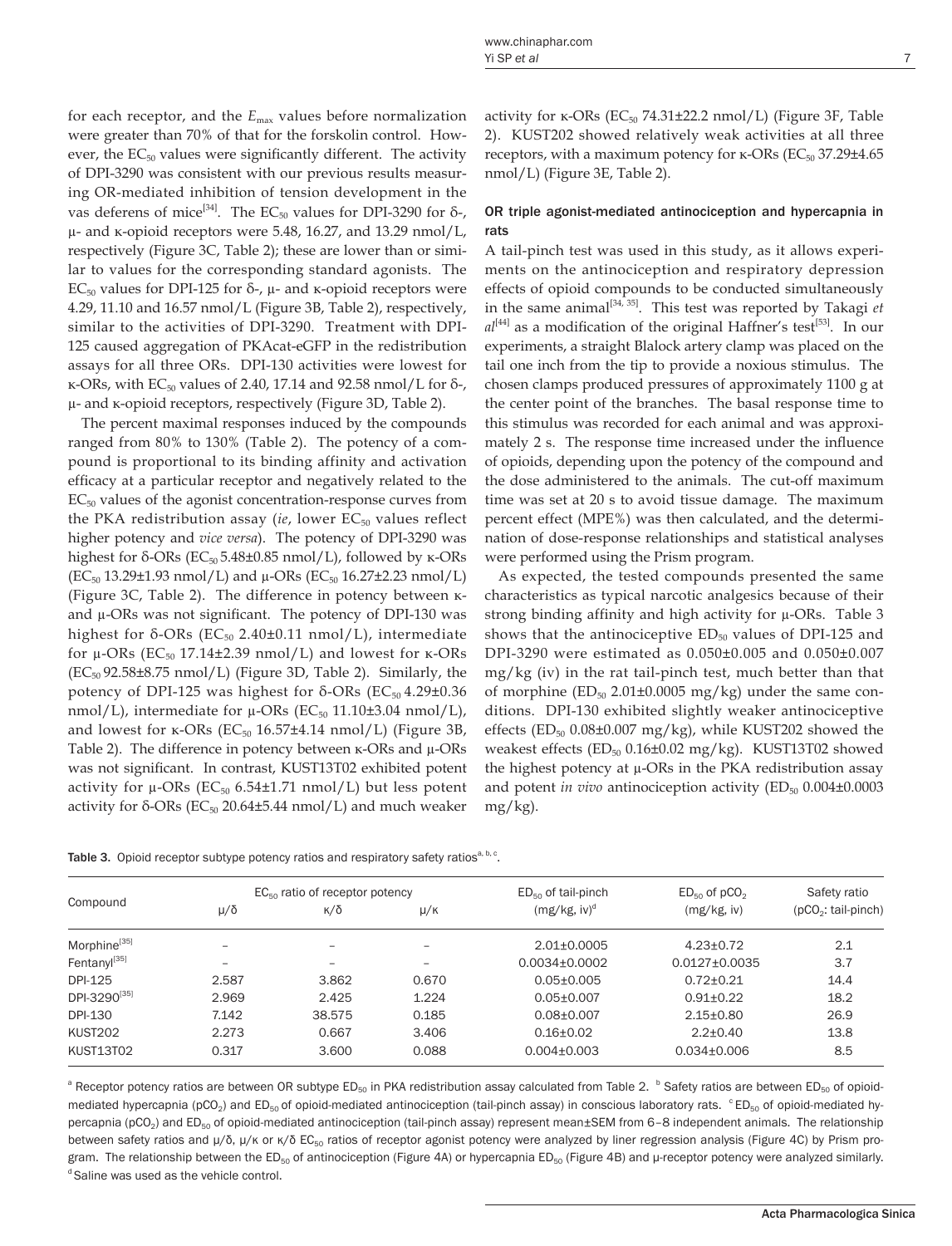A

 $0.20$ 

The respiratory depression effects of these compounds were also measured simultaneously in conscious laboratory rats (Table 3). Consistent with our previous results $^{[35]}$ , these compounds produced pCO<sub>2</sub> increases like morphine and fentanyl but at doses markedly higher than those necessary for antinociception. The ratio between the respiratory depression and antinociception activities  $[ED_{50} (pCO<sub>2</sub> increase)/ED_{50} (antino$ ciception), respiratory safety ratio] provides a measure of the safety profile of opioid analgesics. The  $ED_{50}$  values for respiratory depression (pCO<sub>2</sub> increase) of DPI-125, DPI-3290, DPI-130, KUST202 and KUST13T02 were 0.72, 0.91, 2.15, 2.2 and 0.034 mg/kg, respectively, which were 14.4-, 18.2-, 26.9-, 13.8 and 8.5-fold higher, respectively, than their  $ED_{50}$  values for antinociception. The safety ratios of morphine and fentanyl are much lower (2.1 and 3.7) than those noted for these novel test compounds.

To gain further insight into the properties of these compounds, we conducted linear regression analyses on the above data. Unsurprisingly, plots of the antinociception  $ED_{50}$  values against the logarithm of potency ( $logEC_{50}$ ) for  $\mu$ -ORs in the CHO-PKAcat-eGFP/μ-OR redistribution assay showed a high positive correlation ( $R^2$ =0.955, *P*=0.0041 for the regression line) (Figure 4A). However, the correlation between  $ED_{50}$  values for  $pCO<sub>2</sub>$  increase and  $logEC<sub>50</sub>$  values for  $\mu$ -ORs was poor  $(R<sup>2</sup>=0.618, P=0.1147$  for the regression line) (Figure 4B), suggesting that other factors are involved. It is well accepted that respiratory depression is mediated primarily by µ-ORs. Consistent with previous reports that δ-OR agonists can reverse  $\mu$ -OR agonist-induced respiratory depression<sup>[25]</sup>, these results suggest that δ-ORs play an important role as suppressors of µ-OR agonist-induced respiratory depression.

## Positive correlation between the  $\mu$ -/δ-OR EC<sub>50</sub> potency ratio and the respiratory safety ratio

It is well known that analgesia and respiratory depression are mainly mediated *via* µ-ORs. The receptor binding affinities and potencies reported above provide further insight into the *in vivo* effects of the tested compounds. The OR selectivity of these compounds, *ie*, the ratios of potency between OR subtypes ( $\mu$ /δ, κ/δ and  $\mu$ /κ EC<sub>50</sub> ratios), are shown in Table 3 and plotted against the respiratory safety ratios. Figure 4C shows an excellent positive correlation for the safety ratio with the  $\mu$ /δ EC<sub>50</sub> ratio ( $R^2$ =0.97, *P*=0.0021 for the regression line) but not with the κ/δ and  $\mu$ /κ EC<sub>50</sub> ratios (data not shown). These results explain why the compounds with a higher potency at δ-ORs than at µ-ORs are safer drugs, suggesting that the safety of opioid analgesics could be improved by combining them with δ-OR agonists or using δ- and µ-OR mixed agonists instead.

On the other hand, Figure 5 shows that both antinociceptive effects (Figure 5A,  $R^2$ =0.8769,  $P$ =0.0191) and respiratory depression (Figure 5B,  $R^2$ =0.9362,  $P$ =0.0070) are correlated with the binding affinity at µ-ORs but not that at δ-ORs or κ-ORs (data not shown). Figure 5C shows that the safety ratio is correlated with the  $\mu/\delta$  affinity ratio ( $R^2$ =0.8821, *P*=0.0178). However, the correlation  $(R^2)$  between antinociception and



Figure 4. Correlation of  $ED_{50}$  values of antinociception and respiratory depression with receptor agonist potencies. (A) Correlation between antinociception  $ED_{50}$  values and logarithm of potency (log  $EC_{50}$ ) at  $\mu$ -OR. (B) Correlation between respiratory depression  $ED_{50}$  values and logarithm of potency (log  $EC_{50}$ ) at  $\mu$ -OR. (C) Correlation between the respiratory safety ratio and the ratio of receptor potency  $EC_{50}$  ( $\mu$ -OR)/ $EC_{50}$  ( $\delta$ -OR). Data were shown in Table 3. Safety ratios determined by  $ED_{50}$  values of opioid-mediated hypercapnia divided by  $ED_{50}$  values of opioid-mediated antinociception in conscious laboratory rats. Linear regression was analyzed by the Prism program.

binding affinity (Figure 5A) is weaker than that between antinociception and µ-OR potency (Figure 4A), and the *P*-value is also much larger, reflecting a lower significance. Similarly, the observed correlation and significance in the regression analyses were lower for the affinity ratios (Figure 5C) than for the potency ratios (Figure 4C). This suggests that for these mixed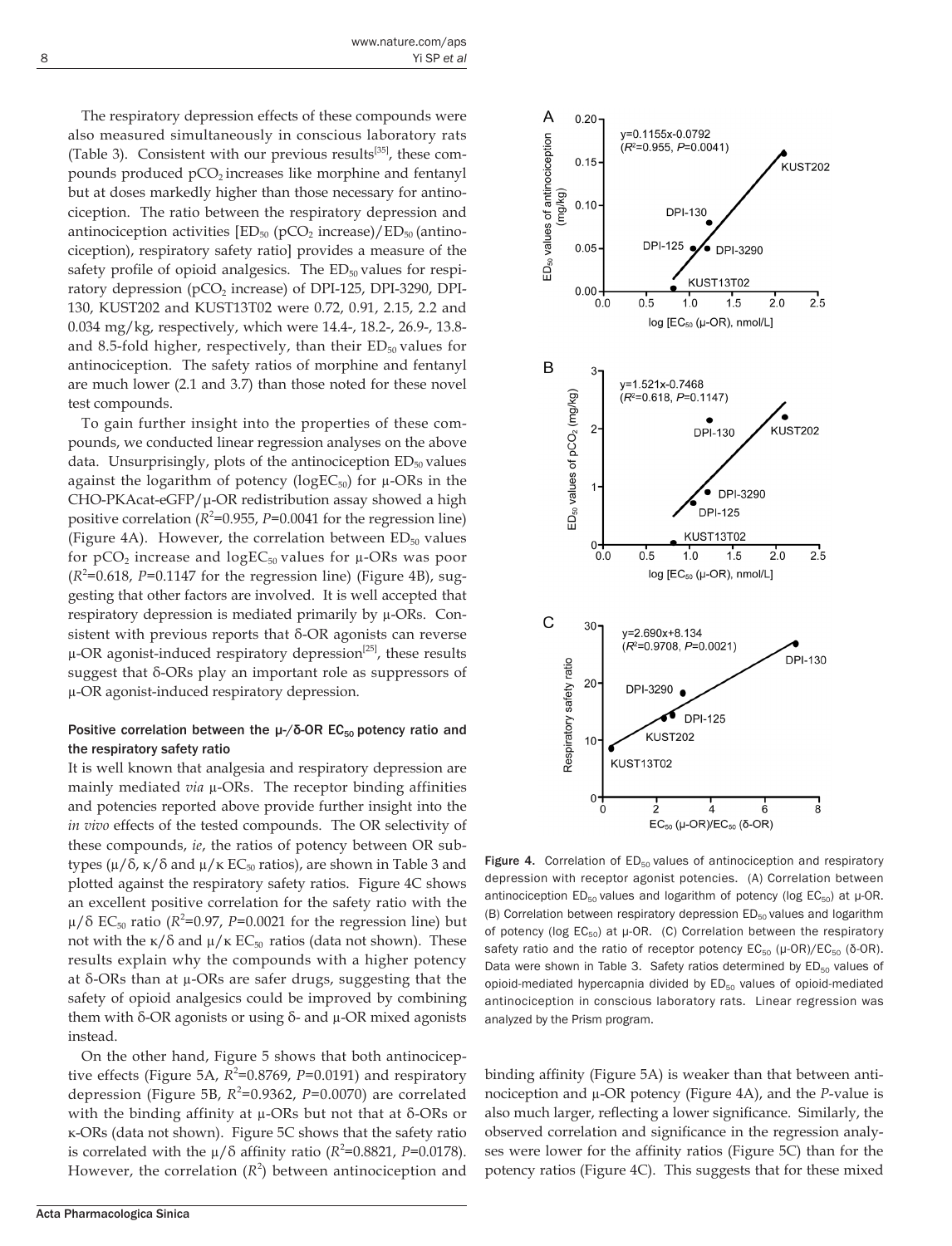

Figure 5. Correlation of  $ED_{50}$  values of antinociception and respiratory depression with receptor binding affinities. (A) Correlation between antinociception  $\mathsf{ED}_{50}$  values and logarithm of receptor binding affinity (logK<sub>i</sub>) at  $\mu$ -OR. (B) Correlation between respiratory depression ED<sub>50</sub> values and logarithm of receptor binding affinity (log*K*<sup>i</sup> ) at µ-OR. (C) Correlation between the respiratory safety ratio and the ratio of receptor binding affinity *K*<sup>i</sup> (µ-OR)/EC<sub>50</sub> (δ-OR). Data of receptor binding affinity were shown in Table 1. Safety ratios determined by ED<sub>50</sub> values of opioid-mediated hypercapnia divided by  $ED_{50}$  values of opioid-mediated antinociception in conscious laboratory rats. Linear regression was analyzed by the Prism program.

agonists receptor potency is a more specific measure of respiratory safety than binding affinity.

#### Reinforcing effect of DPI-125 in rhesus monkeys

The reinforcing effects of DPI-125 were evaluated using a selfadministration model in alfentanil-trained and alfentanil-

maintained adult male rhesus monkeys, which is widely accepted for testing the abuse potential of various substances, including opioids and cocaine<sup>[39-41]</sup>; these evaluations were performed through the College on the Problems of Drug Dependence (CPDD) (see supplementary information). Four doses of DPI-125 were evaluated in four rhesus monkeys. Each monkey was tested at least twice at each dose. The doseeffect curve (mean±SEM) of DPI-125 self-administration was aggregated across all four monkeys and plotted as a percentage of the alfentanil-maintained response. DPI-125 was selfadministered by all four monkeys in the study. The rates of response for DPI-125 were high across a dose range approximately 30-fold higher than that required to engender a contingent response with alfentanil. The maximal rate of response for DPI-125 at 0.01 mg/kg each injection peaked at approximately 70% of the alfentanil maximum positive control. At a higher DPI-125 dose of 0.03 mg/kg each injection, the rate of response dropped close to that of the vehicle control, yielding an inverted U-shaped curve. This comparison indicates that DPI-125 is 30-fold less potent and 30% less effective than alfentanil in terms of reinforcing effects, despite their approximately equal antinociceptive potency in rats<sup>[54]</sup>.

## **Discussion**

One objective of the present study was to determine the potency at each OR type for the selected compounds. The availability of three cloned cell lines expressing exclusively δ-, µ-, or κ-ORs made it possible to assess potency without receptor cross-interference, which is otherwise inevitable when using tissue samples. Assessing the potencies of mixed OR agonists for each type of receptor is essential in order to understand receptor signaling crosstalk *in vivo*. The ranking order of OR subtype potencies for the tested compounds was as follows: DPI-125,  $\delta > \kappa > \mu$  within a relatively small range; DPI-3290, δ>µ>κ within a relatively small range, similar to DPI-125; DPI-130, δ>µ>κ within a much wider range than DPI-125 and DPI-3290; KUST202, κ>δ>µ, most active for κ-ORs; and KUST13T02, µ>δ>κ, most active for µ-ORs (Figure 3, Table 2). Of note, the profile of KUST13T02 was very different from those of the other four compounds. Thus, these compounds provide a broad spectrum of receptor potencies to correlate with their *in vivo* pharmacology.

The analgesic effects of opioids are known to be mainly mediated by µ-ORs. The excellent correlation between antinociception (ED<sub>50</sub>) in rats and receptor potencies (EC<sub>50</sub>) for  $\mu$ -ORs (Figure 4A) is consistent with this concept and validates the use of the PKAcat-eGFP fluorescence redistribution imaging analysis to measure the receptor potencies of opioids. Respiratory depression is also mediated by  $\mu$ -ORs at higher dosages but can be observed only *in vivo*. µ-ORs located in the rostral ventromedial medulla nucleus of the brain stem are known to be responsible for opioid-induced respiratory depression<sup>[55, 56]</sup>. The reversal of  $\mu$ -OR agonist-induced respiratory depression by δ-OR agonists was shown to occur in the central nervous system<sup>[25]</sup>. The poor correlation between  $ED_{50}$  values for  $pCO_2$ increase and  $EC_{50}$  values for  $\mu$ -ORs (Figure 4B) suggests that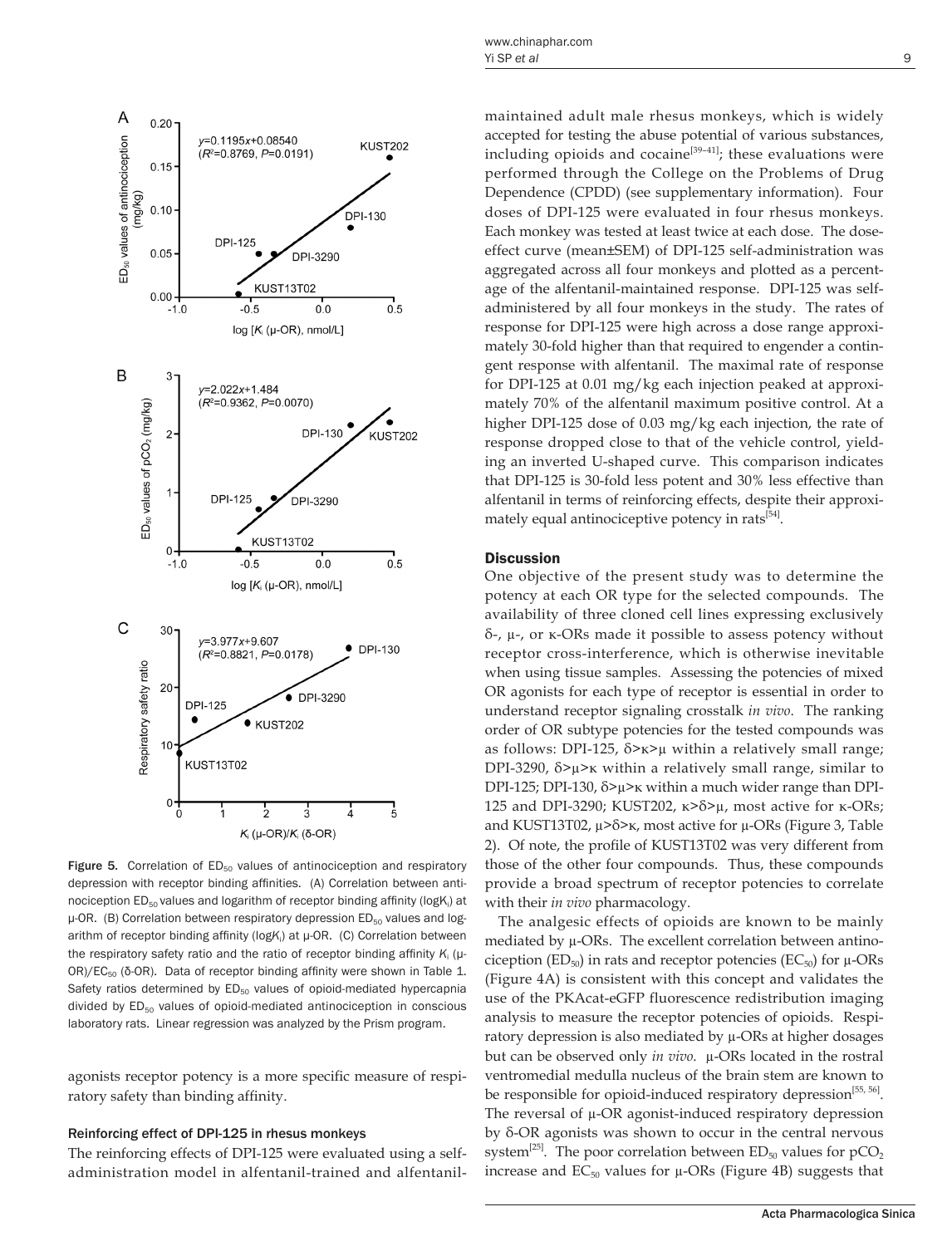other ORs may be involved in the regulation of respiratory depression. The excellent correlation (Figure 4C) between the ratio of  $ED_{50}$  values for  $pCO_2$  increase/ $ED_{50}$  values for antinociception and the  $\mu$ -/δ-OR EC<sub>50</sub> potency ratio confirms the regulatory role of δ-ORs in µ-OR-mediated respiratory depression.

Recent studies of OR heteromers might provide new insights into the mechanisms underlying opioid effects. The formation of OR heteromers has been well described in the literature<sup>[57-62]</sup>. These heteromers might provide the foundation for various classes of interactions between ORs, resulting in cellular responses different from those associated with a single receptor type<sup> $[63-65]$ </sup>. However, the physiological significance of OR heteromers remain largely unclear. It is possible that some adverse effects of opioids result from direct interactions between OR subtypes *via* receptor heteromers but others result from interactions between neurons with different ORs *via* neural networks or circuits. Further investigation and evidence are required to understand the link between molecular mechanisms and physiological observations.

Regardless of the molecular details of opioid effects, the present study supports the possibility of developing an opioid analgesic with lower respiratory depression side effects by combining δ-agonist and µ-agonist properties to create opioids with greater potency for δ-ORs than for µ-ORs. This type of opioid can produce analgesic effects *via* the activation of µ-ORs and simultaneously dampen µ-agonist-induced respiratory depression *via* its activity at δ-ORs, thus providing effective analgesia with greater safety (Figure 6). The present results suggest the possibility of a ten-fold improvement in the respiratory safety profile compared with that of morphine (Table 3). With the exception of KUST13T02, the tested compounds showed greater potency for δ-ORs than µ-ORs, as well as significant improvements in the safety index, which was



Figure 6. Hypothetic model of *in vivo* effect counteraction for mixed agonists with δ>µ~κ OR potency. Arrows and words represent effects mediated by μ-OR. T-shaped line  $⊥$  represents negatively regulation. The respiratory depression and addiction adverse effects of µ-OR activation are hypothetically reduced or eliminated by δ- and κ-OR activation, respectively. δ-, µ- and κ-ORs may locate in the same neuron, or in different neurons in the same/different brain areas connected through neural networks or circuit.

4.05 (8.5/2.1) times higher for KUST13T02 and 12.8 (26.9/2.1) times higher for DPI-130 than for morphine (Table 3). Thus, mixed OR agonists clearly have potential for clinical use.

Furthermore, the potency ratios between µ-ORs and κ-ORs (Table 3) provide a plausible explanation for the observed reduced abuse potential of some  $\delta$ -, μ-, and κ-OR mixed agonists. DPI-3290 is known to produce fewer withdrawal syndromes in rats than morphine<sup>[36]</sup>. The reinforcing effects of DPI-125 were also found to be far less potent and less effective than those of alfentanil in a rhesus monkey self-administration model<sup>[39-41]</sup> (see supplementary information).

It is worth noting that the dose-response curve of reinforcing effects for DPI-125 is similar to the results reported for nalbuphine<sup>[39]</sup>, a mixed partial  $\mu$ -agonist/ $\kappa$ -agonist that was a schedule II analgesic initially and was later removed from the list of controlled substances. When evaluated using the same model as in the present study, the reinforcing effects of nalbuphine occurred in a range of 0.0003 to 0.01 mg/kg each injection, indicating that this drug was approximately 10-fold less potent than alfentanil. The maximum effect reached was only approximately 50%, and the dose-response curve had an inverted U shape. In contrast, the reinforcing effects of traditional  $\mu$ -agonist analgesics occur at much lower doses<sup>[39]</sup>. Alfentanil produces responses in a dose range of 0.00003 to 0.0003 mg/kg each injection. For highly addictive heroin, responses occur at a similar range of 0.00003 to 0.001 mg/kg each injection. The reinforcing effects of morphine are 10-fold less potent than those of alfentanil, which is consistent with its log-order lower analgesic potency compared to alfentanil. Furthermore, morphine is 40-fold less potent than DPI-125 in terms of analgesic potency (Table 3), but its reinforcing effects are approximately equivalent to those of DPI-125. Put together, these results suggest that, although DPI-125 may still be addictive, it has significantly less addiction liability than µ-agonist analgesics relative to its analgesic potency.

µ-ORs are known to mediate the development of physical and psychological dependence. Physical dependence arises from the chronic use of opioids and is precipitated by physical adaptation upon the withdrawal of opioids, whereas psychological dependence results from the euphoric effects of opioids. On the other hand, κ-agonists are known to induce dysphoria and aversive effects<sup>[26]</sup> opposite to the euphoric effects of  $\mu$ -agonists<sup>[27]</sup>. Therefore, a mixed  $\mu$ -OR/ $\kappa$ -OR agonist with an appropriate potency ratio may provide analgesia with reduced addiction potential. Indeed, κ-OR agonists and mixed µ-OR/κ-OR agonists have been shown to attenuate heroin self-administration in monkeys and rats<sup>[31-33]</sup>. Similar to the case of respiratory depression, it is also likely that the µ-OR and κ-OR signaling systems counteract each other *via* neural networks or circuits or through µ/κ-OR heteromers, resulting in a more neutral response (Figure 6).

The compounds investigated in the present study showed a broad range of μ-OR/κ-OR potency ratios (0.088 (KUST13T02), 0.185 (DPI-130), 0.670 (DPI-125), 1.224 (DPI-3290) and 3.406 (KUST202)) (Table 3). Notably, DPI-125 and DPI-3290 have the most balanced potency ratios among these compounds,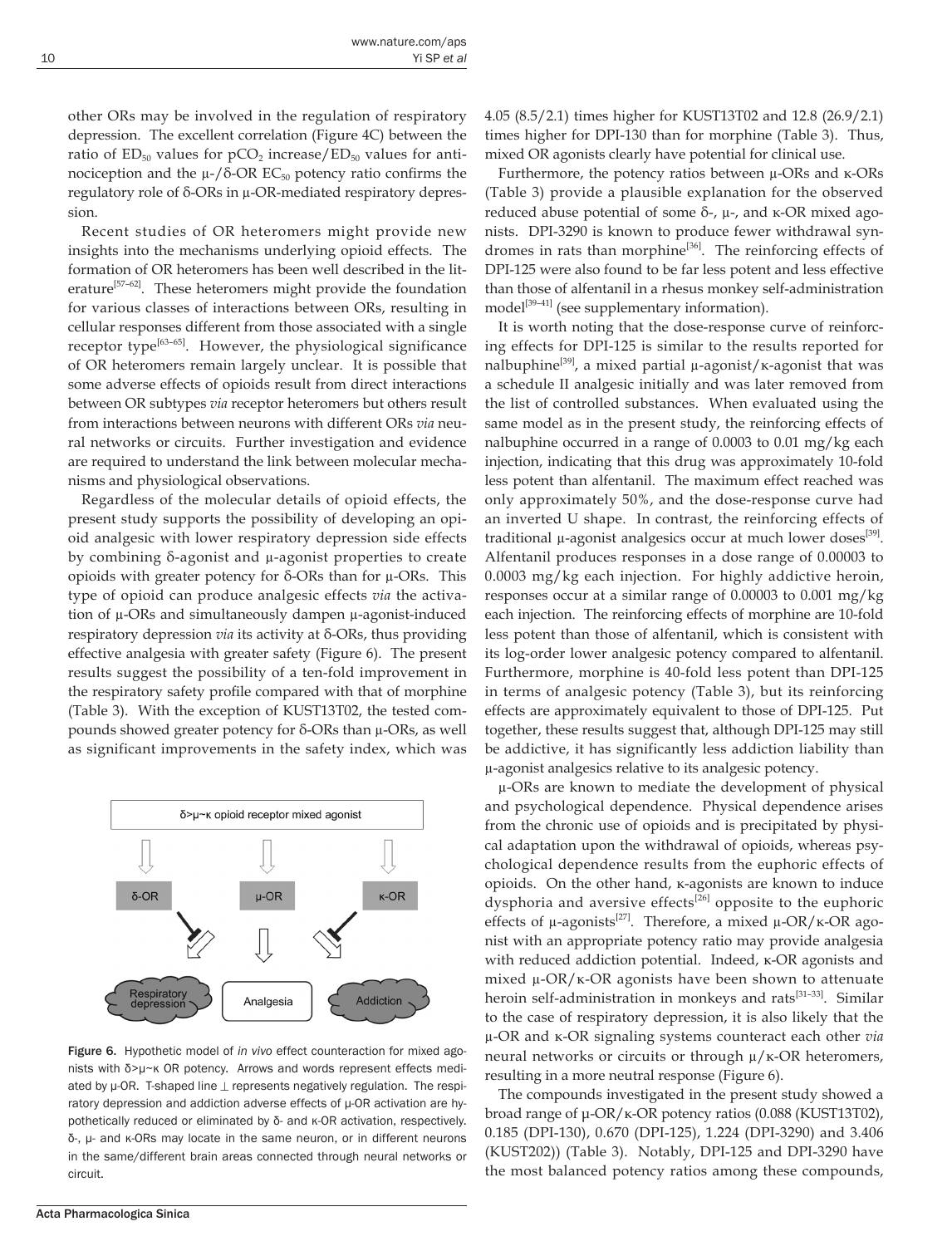and they also showed more potent activity for κ-ORs than the other compounds (Table 2), strongly suggesting that the reduced withdrawal syndromes and reinforcing effects associated with these compounds are positively correlated with their κ-OR activity levels.

In addition, convulsion, a common adverse effect of some δ-OR selective agonists, such as BW373U86, appears to not be a problem with DPI-125. When tested in mice, the species known to be most sensitive to δ-OR agonist-induced convulsive effects, the lowest dose producing convulsion was 2–3 mg/kg iv, in one out of ten mice. This dosage is approximately 40-fold higher than the antinociceptive potency of DPI-125 ( $ED_{50}$  0.05 mg/kg iv) and higher than the dosage that induces respiratory depression  $(ED_{50} 0.72 \text{ mg/kg iv})$ . Finally, in all *in vivo* tests in rats, convulsion effects were not observed after iv administration of dosages that produced complete antinociception effects.

On the other hand, the correlation between agonist potency at each receptor subtype and the safety of the compounds suggests that comparing receptor binding affinities may not be sufficient to predict the safety of δ-, µ-, and κ-OR mixed agonists. In fact, many δ-, µ-, and κ-OR mixed ligands in our compound library did not show improved respiratory safety, which could not be predicted from their receptor binding affinity (not shown). Similarly, a large number of potential δ-, µ-, and κ-OR mixed agonists have been reported in the literature but with only binding affinity data available. Therefore, there is a need to continue searching for better  $δ > μ ~κ$  mixed OR agonists based on receptor potency rather than receptor binding affinity.

In summary, the *in vitro* and *in vivo* pharmacology of five diarylmethylpiperazine compounds, including DPI-125, was assessed. Cell-based PKA fluorescence redistribution assays were used to measure potency for δ-,  $\mu$ - and κ-ORs, and tailpinch antinociception assays and blood gas measurements in rats were used to evaluate the analgesic and respiratory safety profiles. The abuse liability of DPI-125 was also evaluated in a self-administration rhesus monkey model. DPI-125 and the other four compounds are all mixed δ-, µ- and κ-OR agonists with various combinations of potencies. DPI-125 exhibited strong analgesic potency, high respiratory safety and reduced abuse tendency; these effects are presumably related to its strong δ-OR potency and balanced potencies for μ-ORs and κ-ORs. The fact that DPI-125 is safer and less addictive than traditional μ-agonist analgesics suggests that δ>µ~κ triple OR agonists may have significant clinical potential. In addition, our results emphasize the importance of further investigation of the interactions between OR signaling systems.

## Acknowledgements

This study was financially supported by the Kunming University of Science and Technology ( $NQ$  14078134), the Science and Technology Planning Project of Yunnan Province, China ( $NQ$  2014FA002), the State Key Laboratory of Phytochemistry and Plant Resources in West China (No P2015-KF04), and the National Science and Technology Major Project of China (No

2012ZX09301003-001, 2012ZX09301003-003).

## Author contribution

Shou-pu YI and Qing-hong KONG designed and performed the research, and wrote the first draft. Jie YU, Ben-qiang CUI, and Ying-fei WANG synthesized and characterized the tested compounds. Yu-lei LI and Chen-ling PAN performed the research. Guan-lin WANG, Pei-lan ZHOU, Li-li WANG, and Gang YU participated in experimental design. Ze-hui GONG, Rui-bin SU, and Gang YU revised and commented on the manuscript. Kwen-jen CHANG and Yue-hai SHEN supervised the project and wrote the manuscript with contributions from all the authors.

## Supplementary information

Supplementary information is available on the website of Acta Pharmacologica Sinica.

#### References

- 1 Granier S, Manglik A, Kruse AC, Kobilka TS, Thian FS, Weis WI, Kobilka BK. Structure of the delta-opioid receptor bound to naltrindole. Nature 2012; 485: 400–4.
- 2 Manglik A, Kruse AC, Kobilka TS, Thian FS, Mathiesen JM, Sunahara RK, *et al*. Crystal structure of the micro-opioid receptor bound to a morphinan antagonist. Nature 2012; 485: 321–6.
- 3 Thompson AA, Liu W, Chun E, Katritch V, Wu H, Vardy E, *et al*. Structure of the nociceptin/orphanin FQ receptor in complex with a peptide mimetic. Nature 2012; 485: 395–9.
- 4 Wu H, Wacker D, Mileni M, Katritch V, Han GW, Vardy E, *et al*. Structure of the human kappa-opioid receptor in complex with JDTic. Nature 2012; 485: 327–32.
- 5 Fenalti G, Giguere PM, Katritch V, Huang XP, Thompson AA, Cherezov V, *et al*. Molecular control of delta-opioid receptor signalling. Nature 2014; 506: 191–6.
- 6 Huang WJ, Manglik A, Venkatakrishnan AJ, Laeremans T, Feinberg EN, Sanborn AL, *et al*. Structural insights into mu-opioid receptor activation. Nature 2015; 524: 315–21.
- 7 Sounier R, Mas C, Steyaert J, Laeremans T, Manglik A, Huang WJ, *et al*. Propagation of conformational changes during mu-opioid receptor activation. Nature 2015; 524: 375–8.
- 8 Feng Y, He X, Yang Y, Chao D, Lazarus LH, Xia Y. Current research on opioid receptor function. Curr Drug Targets 2012; 13: 230–46.
- 9 Portoghese PS, Sultana M, Takemori AE. Naltrindole, a highly selective and potent non-peptide delta opioid receptor antagonist. Eur J Pharmacol 1988; 146: 185–6.
- 10 Chang KJ, Rigdon GC, Howard JL, McNutt RW. A novel, potent and selective nonpeptidic delta opioid receptor agonist BW373U86. J Pharmacol Exp Ther 1993; 267: 852–7.
- 11 Calderon SN, Rothman RB, Porreca F, Flippen-Anderson JL, McNutt RW, Xu H, *et al*. Probes for narcotic receptor mediated phenomena. 19. Synthesis of (+)-4-[(alpha *R*)-alpha-((2*S*,5*R*)-4-allyl-2,5-dimethyl-1 piperazinyl)-3-methoxybenzyl]-*N*,*N*-diethylbenzamide (SNC80): a highly selective, nonpeptide delta opioid receptor agonist. J Med Chem 1994; 37: 2125–8.
- 12 Chang KJ, Porreca F, Woods JH, editors. The delta receptor. New York: Marcel Dekker; 2004.
- 13 Wild KD, McCormick J, Bilsky EJ, Vanderah T, McNutt RW, Chang KJ, *et al*. Antinociceptive actions of BW373U86 in the mouse. J Pharmacol Exp Ther 1993; 267: 858–65.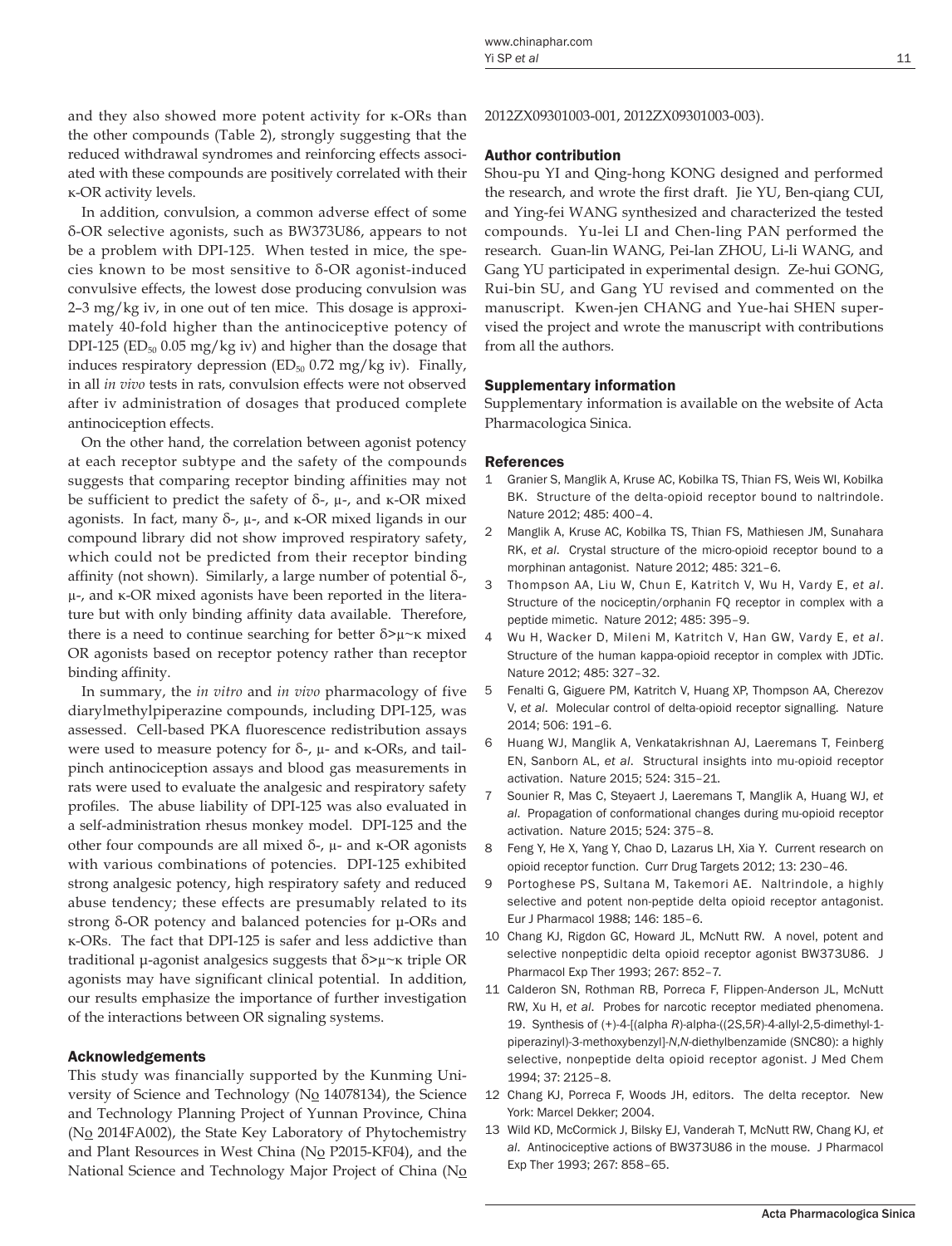- 14 Dykstra LA, Schoenbaum GM, Yarbrough J, McNutt RW, Chang KJ. A novel delta opioid agonist, BW373U86, in squirrel monkeys responding under a schedule of shock titration. J Pharmacol Exp Ther 1993; 267: 875–82.
- 15 Comer SD, Hoenicke EM, Sable AI, McNutt RW, Chang KJ, De Costa BR, *et al*. Convulsive effects of systemic administration of the delta opioid agonist BW373U86 in mice. J Pharmacol Exp Ther 1993; 267: 888–95.
- 16 Lee PH, McNutt RW, Chang KJ. A nonpeptidic delta opioid receptor agonist, BW373U86, attenuates the development and expression of morphine abstinence precipitated by naloxone in rat. J Pharmacol Exp Ther 1993; 267: 883–7.
- 17 Negus SS. Delta opioids and substance abuse. In: Chang KJ, Porreca F, Woods JH, editors. The delta receptor. New York: Marcel Dekker; 2004. p 401–30.
- 18 Hudzik TJ, Pietras MR, Caccese R, Bui KH, Yocca F, Paronis CA, *et al*. Effects of the delta opioid agonist AZD2327 upon operant behaviors and assessment of its potential for abuse. Pharmacol Biochem Behav 2014; 124: 48–57.
- 19 Jutkiewicz EM. The antidepressant-like effects of delta-opioid receptor agonists. Mol Interv 2006; 6: 162–9.
- 20 Mabrouk OS, Volta M, Marti M, Morari M. Stimulation of delta opioid receptors located in substantia nigra reticulata but not globus pallidus or striatum restores motor activity in 6-hydroxydopamine lesioned rats: new insights into the role of delta receptors in parkinsonism. J Neurochem 2008; 107: 1647–59.
- 21 Gross GJ, Fryer RM, Patel HH, Schultz JEJ. Cardioprotection and delta opioid receptors. In: Chang KJ, Porreca F, Woods JH, editors. The Delta Receptor. New York: Marcel Dekker; 2004. p 451–67.
- 22 He X, Sandhu HK, Yang Y, Hua F, Belser N, Kim DH, Xia Y. Neuroprotection against hypoxia/ischemia: delta-opioid receptor-mediated cellular/molecular events. Cell Mol Life Sci 2013; 70: 2291–303.
- 23 Holt JD, Watson MJ, Chang JP, O'Neill SJ, Wei K, Pendergast W, *et al*. DPI-221 [4-((alpha-S)-alpha-((2*S*,5*R*)-2,5-dimethyl-4-(3-fluorobenzyl)- 1-piperazinyl)benzyl)-*N,N*-diethylbenzamide]: a novel nonpeptide delta receptor agonist producing increased micturition interval in normal rats. J Pharmacol Exp Ther 2005; 315: 601–8.
- 24 O'Neill SJ, Collins MA, Pettit HO, McNutt RW, Chang KJ. Antagonistic modulation between the delta opioid agonist BW373U86 and the mu opioid agonist fentanyl in mice. J Pharmacol Exp Ther 1997; 282:  $271 - 7$ .
- 25 Su YF, McNutt RW, Chang KJ. Delta-opioid ligands reverse alfentanilinduced respiratory depression but not antinociception. J Pharmacol Exp Ther 1998; 287: 815–23.
- 26 Pfeiffer A, Brantl V, Herz A, Emrich HM. Psychotomimesis mediated by kappa opiate receptors. Science 1986; 233: 774–6.
- 27 Pan ZZ. mu-Opposing actions of the kappa-opioid receptor. Trends Pharmacol Sci 1998; 19: 94–8.
- 28 Wang YH, Sun JF, Tao YM, Chi ZQ, Liu JG. The role of kappa-opioid receptor activation in mediating antinociception and addiction. Acta Pharmacol Sin 2010; 31: 1065–70.
- 29 Funada M, Suzuki T, Narita M, Misawa M, Nagase H. Blockade of morphine reward through the activation of kappa-opioid receptors in mice. Neuropharmacol 1993; 32: 1315–23.
- 30 Xi ZX, Fuller SA, Stein EA. Dopamine release in the nucleus accumbens during heroin self-administration is modulated by kappa opioid receptors: an in vivo fast-cyclic voltammetry study. J Pharmacol Exp Ther 1998; 284: 151–61.
- 31 Negus SS, Schrode K, Stevenson GW. Mu/kappa opioid interactions in rhesus monkeys: implications for analgesia and abuse liability. Exp Clin Psychopharmacol 2008; 16: 386–99.
- 32 Bowen CA, Negus SS, Zong R, Neumeyer JL, Bidlack JM, Mello NK. Effects of mixed-action kappa/mu opioids on cocaine self-administration and cocaine discrimination by rhesus monkeys. Neuropsychopharmacol 2003; 28: 1125–39.
- 33 Wang YJ, Tao YM, Li FY, Wang YH, Xu XJ, Chen J, *et al* . Pharmacological characterization of ATPM [(-)-3-aminothiazolo[5,4b]-*N*-cyclopropylmethylmorphinan hydrochloride], a novel mixed kappa-agonist and mu-agonist/-antagonist that attenuates morphine antinociceptive tolerance and heroin self-administration behavior. J Pharmacol Exp Ther 2009; 329: 306–13.
- 34 Gengo PJ, Pettit HO, O'Neill SJ, Wei K, McNutt RW, Bishop MJ, *et al*. DPI-3290 [(+)-3-((alpha-R)-alpha-((2*S*,5*R*)-4-allyl-2,5-dimethyl-1 piperazinyl)-3-hydroxybenzyl)-N-(3-fluorophenyl)-N-methylbenzamide]. I. A mixed opioid agonist with potent antinociceptive activity. J Pharmacol Exp Ther 2003; 307: 1221–6.
- 35 Gengo PJ, Pettit HO, O'Neill SJ, Su YF, McNutt RW, Chang KJ. DPI-3290 [(+)-3-((alpha-R)-alpha-((2S,5R)-4-Allyl-2,5-dimethyl-1-piperazinyl)-3-hydroxybenzyl)-N-(3-fluorophenyl)-N-methylbenzamide]. II. A mixed opioid agonist with potent antinociceptive activity and limited effects on respiratory function. J Pharmacol Exp Ther 2003; 307: 1227–33.
- 36 Gengo PJ, Chang KJ. Mixed opioid receptor agonists as a new class of agents for the treatment of moderate to severe pain. In: Chang KJ, Porreca F, Woods JH, editors. The Delta Receptor. New York: Marcel Dekker; 2004. p 231–44.
- 37 Chang KJ, inventor; Ardent Pharmaceuticals, assignee. Enantiomerically pure opioid diarylmethylpiperazine and methods of using same. US Patent 6 924 288. 2005 Aug 2.
- 38 Chang KJ, Pendergast W, Biciunas KP, Wu ESC, inventors; Ardent Pharmaceuticals, assignee. Diarylmethylbenzylpiperazines and corresponding halobenzyl derivatives. US Patent 0 052 007. 2002 May 2.
- 39 Winger G, Woods JH. The effects of chronic morphine on behavior reinforced by several opioids or by cocaine in rhesus monkeys. Drug Alcohol Depen 2001; 62: 181–9.
- 40 Winger G, Palmer R, Woods JH. Drug-reinforced responding: rapid determination of dose-response functions. Drug Alcohol Depen 1989; 24: 135–42.
- 41 Winger G, Skjoldager P, Woods JH. Effects of buprenorphine and other opioid agonists and antagonists on alfentanil- and cocainereinforced responding in rhesus monkeys. J Pharmacol Exp Ther 1992; 261: 311–7.
- 42 Bradford MM. A rapid and sensitive method for the quantitation of microgram quantities of protein utilizing the principle of protein-dye binding. Anal Biochem 1976; 72: 248–54.
- 43 Cheng YC, Prusoff WH. Relationship between the inhibition constant (*K*I) and the concentration of inhibitor which causes 50 per cent inhibition  $(I_{50})$  of an enzymatic reaction. Biochem Pharmacol 1973; 22: 3099–108.
- 44 Takagi H, Inukai T, Nakama M. A modification of Haffner's method for testing analgesics. Jpn J Pharmacol 1966; 16: 287–94.
- 45 Comer SD, McNutt RW, Chang KJ, De Costa BR, Mosberg HI, Woods JH. Discriminative stimulus effects of BW373U86: a nonpeptide ligand with selectivity for delta opioid receptors. J Pharmacol Exp Ther 1993; 267: 866–74.
- 46 Law PY. Delta opioid signaling and trafficking. In: Chang KJ, Porreca F, Woods JH, editors. The delta receptor. New York: Marcel Dekker; 2004. p 61–87.
- 47 Clark MJ, Traynor JR. Delta opioid receptors and G proteins. In: Chang KJ, Porreca F, Woods JH, editors. The Delta Receptor. New York: Marcel Dekker; 2004. p 89–102.